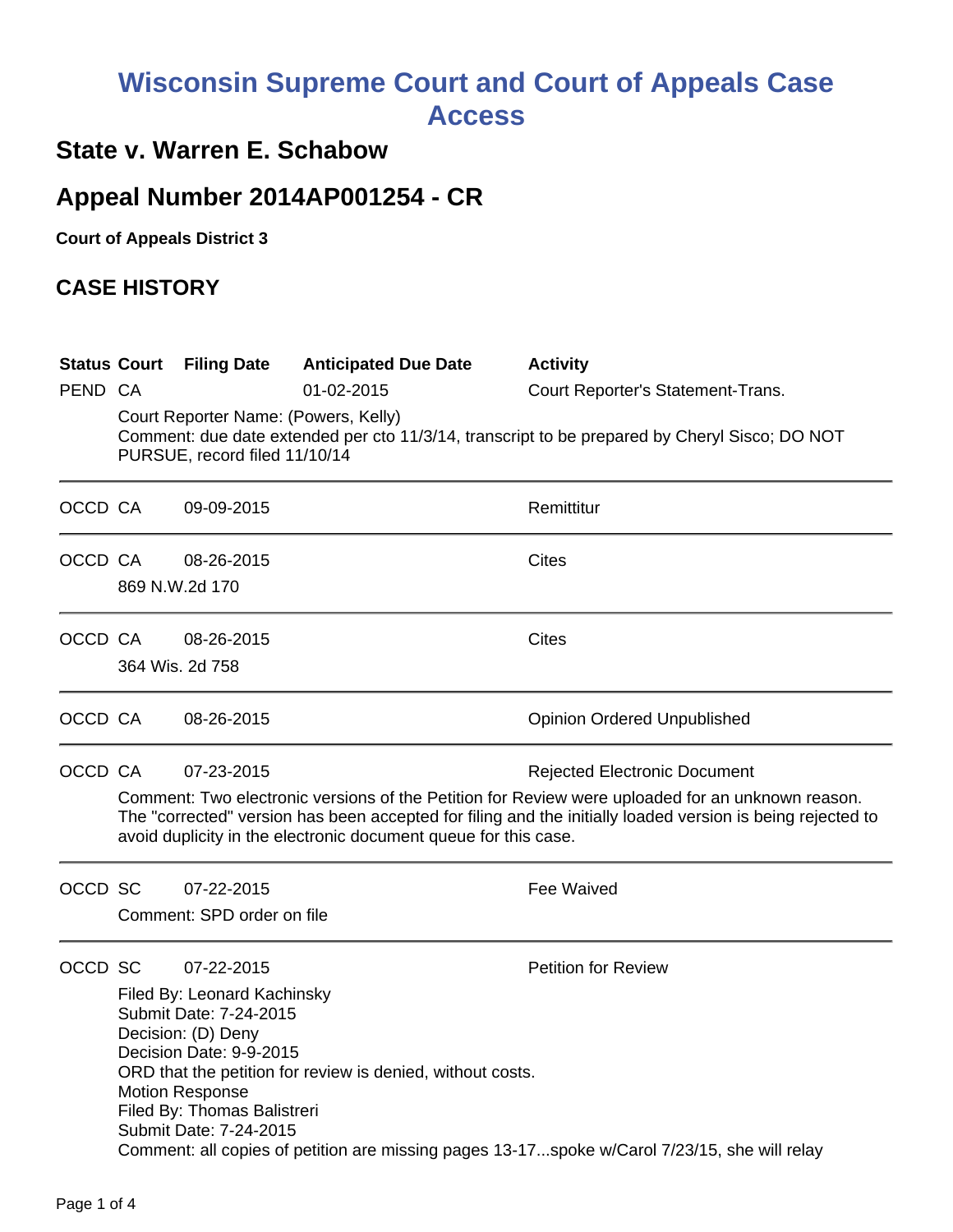message to Atty Kachinsky, plz send 10 sets of missing pages for insertion in petition ASAP; 7/27/15 rec'd 10 new, complete copies of petition to replace initially filed petition

| OCCD CA |                                                                                                                                                                                                                                                                                                                                                                                                | 07-07-2015<br>Judge Panel: Hoover, Stark, Hruz<br>Opinion: Opinion<br>Decision: Affirmed Pages: 13<br>Written by: Hruz, Thomas M.<br>Order Text: Judgment and order affirmed | <b>Opinion/Decision</b>                                   |
|---------|------------------------------------------------------------------------------------------------------------------------------------------------------------------------------------------------------------------------------------------------------------------------------------------------------------------------------------------------------------------------------------------------|------------------------------------------------------------------------------------------------------------------------------------------------------------------------------|-----------------------------------------------------------|
| OCCD CA |                                                                                                                                                                                                                                                                                                                                                                                                | 04-07-2015                                                                                                                                                                   | <b>Submitted on Briefs</b>                                |
| OCCD CA |                                                                                                                                                                                                                                                                                                                                                                                                | 03-11-2015                                                                                                                                                                   | <b>Briefs Received At State Law Library</b>               |
| OCCD CA |                                                                                                                                                                                                                                                                                                                                                                                                | 02-19-2015                                                                                                                                                                   | Record and Briefs Sent to District 3                      |
| OCCD CA | <b>Motion for Miscellaneous Relief</b><br>02-18-2015<br>Filed By: Leonard Kachinsky<br>Submit Date: 2-19-2015<br>Decision: (N) No Action<br>Decision Date: 2-19-2015<br>no action, motion withdrawn<br>Comment: MXT/BRYBRY filed same day motion was filed, motion seeks 30 day extension. Lvm<br>w/receptionist, plz have Atty Kachinsky call (w/draw motion?); rec'd letter w/drawing motion |                                                                                                                                                                              |                                                           |
| OCCD CA |                                                                                                                                                                                                                                                                                                                                                                                                | 02-18-2015<br>Filed By: Leonard Kachinsky                                                                                                                                    | <b>Reply Brief</b><br><b>Reply Brief</b>                  |
| OCCD CA |                                                                                                                                                                                                                                                                                                                                                                                                | 02-02-2015<br>Filed By: Thomas Balistreri                                                                                                                                    | Brief of Respondent(s)<br><b>Brief of Respondent</b>      |
| OCCD CA | Motion to Extend Time<br>12-23-2014<br>Filed By: Thomas Balistreri<br>Submit Date: 12-26-2014<br>Decision: (G) Grant<br>Decision Date: 12-29-2014<br>ORD that the time for filing the respondent's brief is extended to February 2, 2015.<br>See BRS event due on 2-2-2015                                                                                                                     |                                                                                                                                                                              |                                                           |
| OCCD CA |                                                                                                                                                                                                                                                                                                                                                                                                | 12-22-2014<br>Comment: W/drew AAG Weber, added AAG Balistreri as counsel for State per letter.                                                                               | <b>Attorney Change</b>                                    |
| OCCD CA |                                                                                                                                                                                                                                                                                                                                                                                                | 12-11-2014                                                                                                                                                                   | Brief & Appx of Appellant(s)<br><b>Brief of Appellant</b> |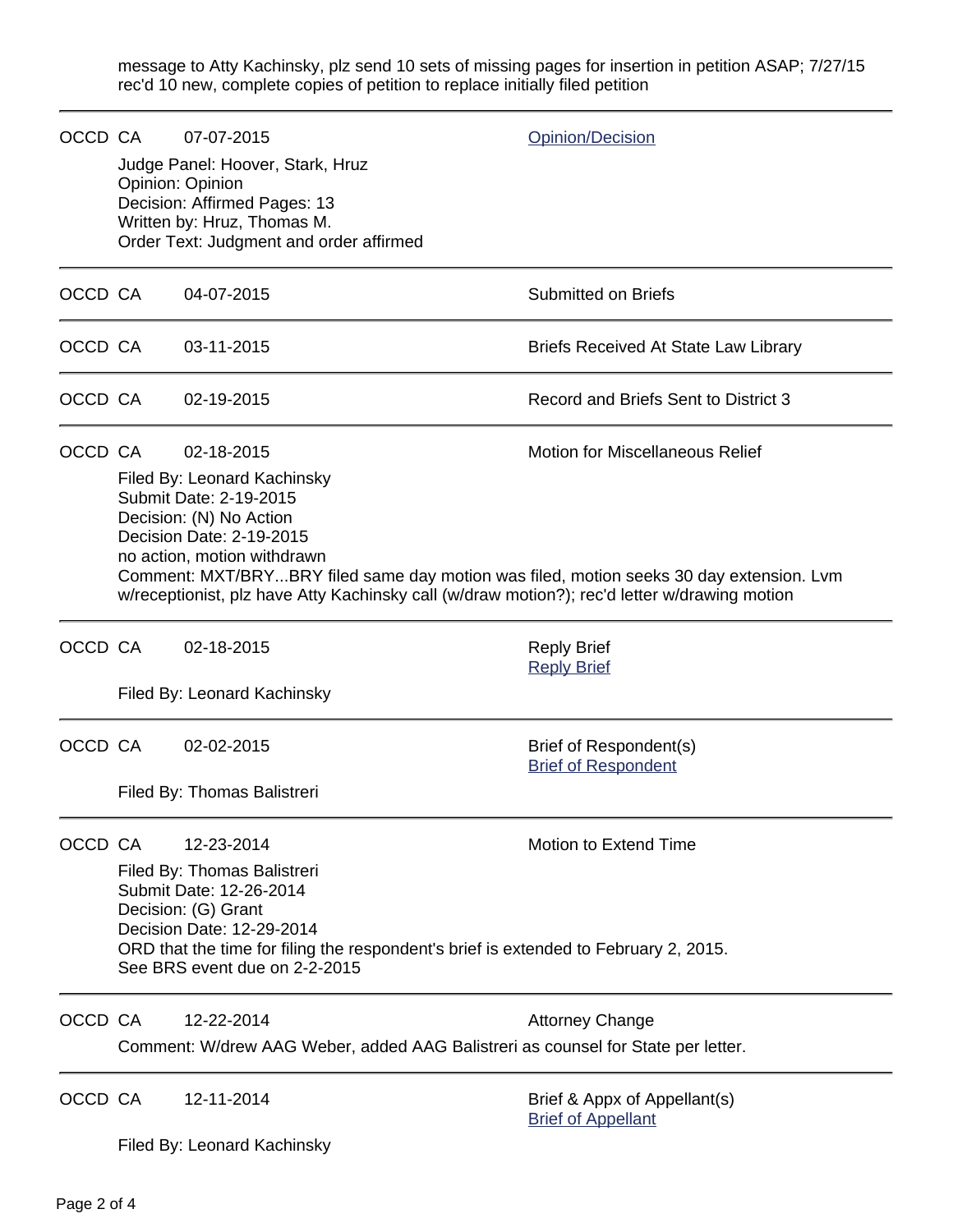| OCCD CA |                                                                                                                                                                                                                                                                                                                                                                                                                                                                                   | 11-10-2014                                                                                                                                   | <b>Sealed Documents</b>                                                                                        |  |  |  |
|---------|-----------------------------------------------------------------------------------------------------------------------------------------------------------------------------------------------------------------------------------------------------------------------------------------------------------------------------------------------------------------------------------------------------------------------------------------------------------------------------------|----------------------------------------------------------------------------------------------------------------------------------------------|----------------------------------------------------------------------------------------------------------------|--|--|--|
|         | Comment: PSI #30                                                                                                                                                                                                                                                                                                                                                                                                                                                                  |                                                                                                                                              |                                                                                                                |  |  |  |
| OCCD CA |                                                                                                                                                                                                                                                                                                                                                                                                                                                                                   | 11-10-2014                                                                                                                                   | Record                                                                                                         |  |  |  |
|         | Comment: 1-2 to 77-1                                                                                                                                                                                                                                                                                                                                                                                                                                                              |                                                                                                                                              |                                                                                                                |  |  |  |
| OCCD CA |                                                                                                                                                                                                                                                                                                                                                                                                                                                                                   | 10-31-2014                                                                                                                                   | Response                                                                                                       |  |  |  |
|         |                                                                                                                                                                                                                                                                                                                                                                                                                                                                                   | Comment: DCA Ron Ledford's response per cto 10/14/14                                                                                         |                                                                                                                |  |  |  |
| OCCD CA |                                                                                                                                                                                                                                                                                                                                                                                                                                                                                   | 10-14-2014                                                                                                                                   | <b>Court Order</b>                                                                                             |  |  |  |
|         |                                                                                                                                                                                                                                                                                                                                                                                                                                                                                   | ORD that District Court Administrator Ron Ledford shall file a response, as detailed above, by 10/24/14.<br>See SUA event filed on 8-13-2014 |                                                                                                                |  |  |  |
| OCCD CA |                                                                                                                                                                                                                                                                                                                                                                                                                                                                                   | 08-13-2014                                                                                                                                   | Sua Sponte                                                                                                     |  |  |  |
|         | Filed By: Unassigned District 3<br>Submit Date: 9-19-2014<br>Decision: (O) Other<br>Decision Date: 11-3-2014<br>ORD that the time for filing the transcript is extended to 60 days from the date of this order.<br><b>Motion Response</b><br>Filed By: Ronald Ledford<br>Submit Date: 10-31-2014<br>This motion contains court order(s).<br>Comment: Court reporter, Kelly Powers, has not filed 5/2/14 transcript of filing notification which was<br>due 7/31/14 per cto 7/1/14 |                                                                                                                                              |                                                                                                                |  |  |  |
| OCCD CA |                                                                                                                                                                                                                                                                                                                                                                                                                                                                                   | 07-07-2014<br>Filed By: Leonard Kachinsky<br>Submit Date: 7-8-2014                                                                           | Motion to Extend Time                                                                                          |  |  |  |
|         | Decision: (G) Grant<br>Decision Date: 7-9-2014<br>ORD that the time for transmitting the record is extended to 21 days from the date the transcript from<br>the 5/2/14 proceeding is filed.<br>See REC event due on 7-14-2014                                                                                                                                                                                                                                                     |                                                                                                                                              |                                                                                                                |  |  |  |
| OCCD CA |                                                                                                                                                                                                                                                                                                                                                                                                                                                                                   | 06-27-2014<br>Filed By: Unassigned District 3<br>Submit Date: 6-27-2014<br>Decision: (G) Grant<br>Decision Date: 7-1-2014                    | Sua Sponte<br>ORD that the time for filing the transcripts is extended to 30 days from the date of this order. |  |  |  |
| OCCD CA |                                                                                                                                                                                                                                                                                                                                                                                                                                                                                   | 06-19-2014<br>Comment: CRS filed by L. Koenig                                                                                                | Comment: Court reporter is delinguent in filing transcript of 5/2/14 proceeding<br><b>Other Papers</b>         |  |  |  |